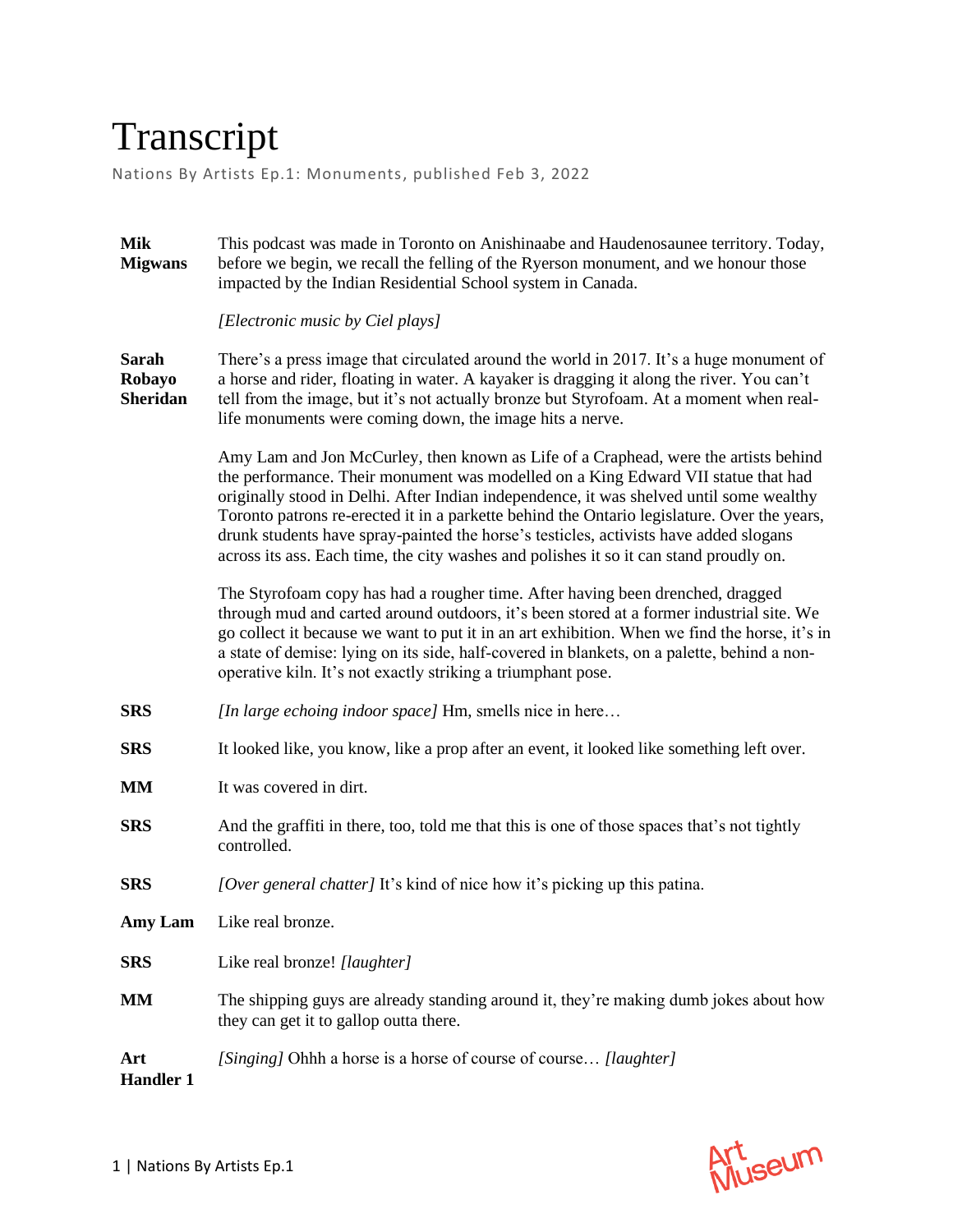| <b>SRS</b>              | Also, Amy had reassured me, and Amy was onsite with us, according to her, she's like,<br>we've carried it through all sorts of weird places                                                                                                                                                                                                                |
|-------------------------|------------------------------------------------------------------------------------------------------------------------------------------------------------------------------------------------------------------------------------------------------------------------------------------------------------------------------------------------------------|
|                         | The most likely situation in which an artwork will get damaged is in the move from one<br>place to the other. You don't want to be that person that breaks the horse after it's been<br>through this whole journey, right?                                                                                                                                 |
| <b>Shipper</b>          | Don't lift it, don't lift it! Don't touch it.                                                                                                                                                                                                                                                                                                              |
| <b>SRS</b>              | Not by the legs!                                                                                                                                                                                                                                                                                                                                           |
| Art<br><b>Handler 2</b> | It's pretty light.                                                                                                                                                                                                                                                                                                                                         |
| <b>SRS</b>              | All told, it's about 15 feet tall.                                                                                                                                                                                                                                                                                                                         |
| MM                      | How did we get it out of there? Was it a forklift?                                                                                                                                                                                                                                                                                                         |
| <b>SRS</b>              | The guys I think they just lifted it off the palette.                                                                                                                                                                                                                                                                                                      |
| <b>MM</b>               | They tried to stuff it in the $-I$ mean, not stuff it $-i$ in the truck.                                                                                                                                                                                                                                                                                   |
|                         | [Truck platform being lowered, directions being called]                                                                                                                                                                                                                                                                                                    |
| <b>SRS</b>              | They had to hold it at an angle just to get it inside the truck. And that's when I knew:<br>there's no way we're getting it through the gallery doors.                                                                                                                                                                                                     |
|                         | [Electronic transition music]                                                                                                                                                                                                                                                                                                                              |
| <b>SRS</b>              | That was only the horse. The king, the artists could store it in their storage unit. So, these<br>two components had had different homes this whole time. The horse lay fallow,<br>abandoned, in an industrial site, and the king was wrapped up in bubble wrap and sitting<br>atop of all the other, smaller detritus of Life of a Craphead's production. |
| AL                      | [Conversation inside a car] There's this little area that I usually pull into.                                                                                                                                                                                                                                                                             |
| MM                      | Okay, so I just keep going over here?                                                                                                                                                                                                                                                                                                                      |
| AL                      | Yeah.                                                                                                                                                                                                                                                                                                                                                      |
| MМ                      | We went to the storage unit, there. Then we spent about an hour trying to break into<br>someone else's storage locker.                                                                                                                                                                                                                                     |
|                         | [Laughter. Keys jingling]                                                                                                                                                                                                                                                                                                                                  |
| <b>Shipper</b>          | Oh, I can cut that!                                                                                                                                                                                                                                                                                                                                        |
| MM                      | Before Amy remembered. She's like "Nono! It is a different floor."                                                                                                                                                                                                                                                                                         |

Art<br>Museum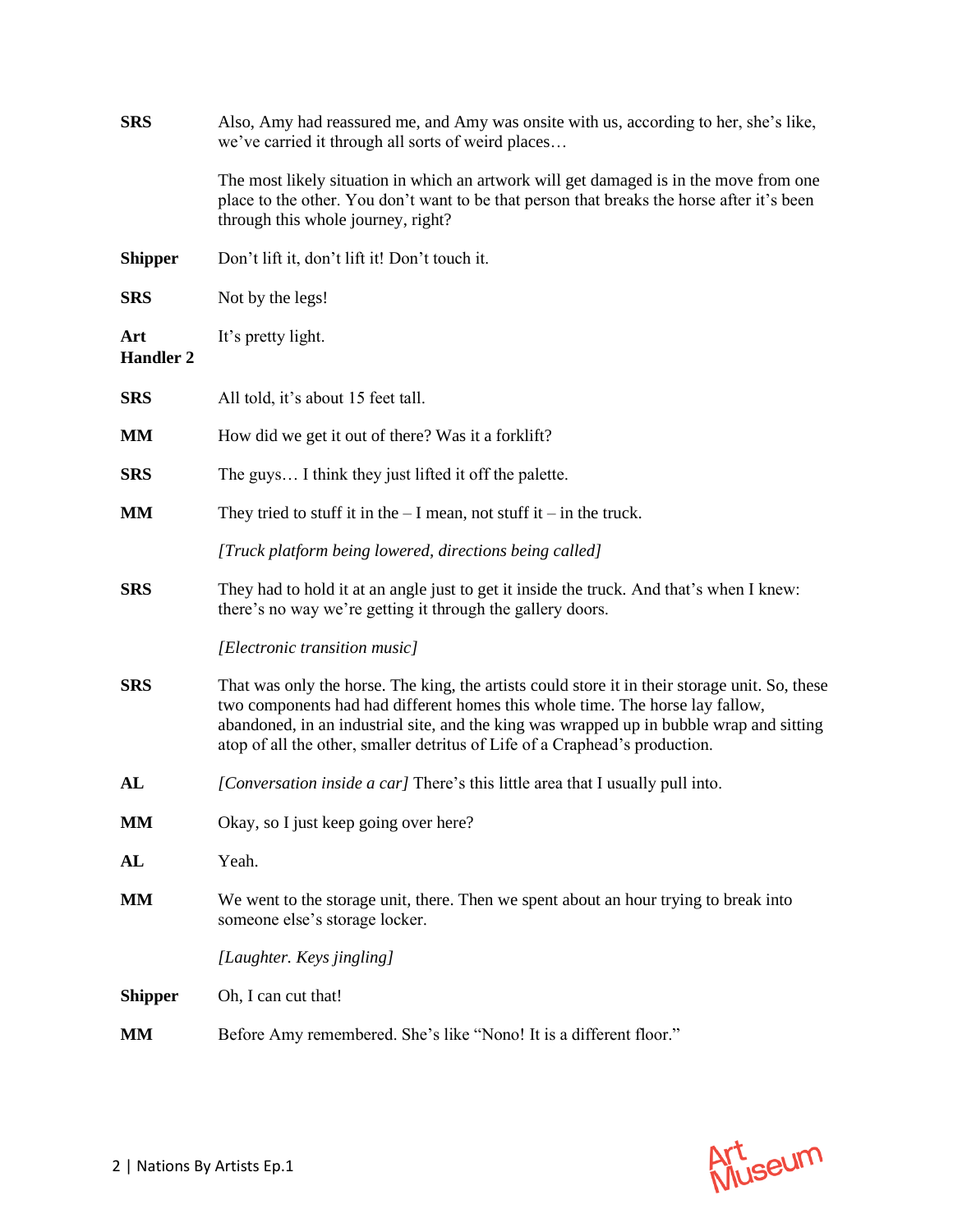| <b>SRS</b> | In her defense, that's a storage unit where the numbering system on each floor is<br>identical.                                                                                                                                                                                                                           |
|------------|---------------------------------------------------------------------------------------------------------------------------------------------------------------------------------------------------------------------------------------------------------------------------------------------------------------------------|
| MM         | No, it's just a maze.                                                                                                                                                                                                                                                                                                     |
|            | [Door zipping open]                                                                                                                                                                                                                                                                                                       |
| <b>SRS</b> | Ah! There it is!                                                                                                                                                                                                                                                                                                          |
| <b>MM</b>  | So we got it into the huge truck. We navigated out of there and then we took it literally<br>across the street, to the fabricator's.                                                                                                                                                                                      |
| <b>MM</b>  | [Inside car] This is actually kind of amazing. We have a procession, between King<br>Eddie and the horse, which are both in different trucks being conveyed along to the uh                                                                                                                                               |
| AL         | It's around the corner! No, it's literally just around the corner. Yeah! [Laughing]                                                                                                                                                                                                                                       |
| <b>SRS</b> | They were the fabricators that made this piece in the first place. So, in some ways, it was<br>a bit of a coming home.                                                                                                                                                                                                    |
| AL         | [Large open space with loud ventilation] Other than the backing, everything is pretty<br>intact. But we're just talking about whether we want to leave some of the, kind of the<br>white haze, or some of the dings, because it was a performance object.                                                                 |
| <b>SRS</b> | And then there were conservation considerations too -- like, Styrofoam is the worst,<br>possibly, archival material.                                                                                                                                                                                                      |
| AL         | What happens to it?                                                                                                                                                                                                                                                                                                       |
| Fabricator | It gets really soft, and then one day you'll just touch it and it'll just powder apart. Like, it<br>just becomes, sort of, nothing. So, as it gets older, it'll just have to be handled more and<br>more carefully.                                                                                                       |
| AL         | Or it should be like a powder, that we could just put in a baggie                                                                                                                                                                                                                                                         |
|            | [Laughter and chatter]                                                                                                                                                                                                                                                                                                    |
| <b>SRS</b> | Just a vessel! Just keep saving it.                                                                                                                                                                                                                                                                                       |
| AL         | Cuz that's what happened to it!                                                                                                                                                                                                                                                                                           |
| <b>SRS</b> | Totally, just gets reduced and reduced and reduced To an urn!                                                                                                                                                                                                                                                             |
|            | [Indistinct voices and transitional music]                                                                                                                                                                                                                                                                                |
| <b>SRS</b> | So, what is the life of this piece? Is this a piece that we need to imagine has to go back<br>into the river at some point? Will it be a piece that is performed again? I think, through<br>that process, you know, the artists realized it's not going back in the river. And so, it was<br>already making a transition. |

Art<br>Museum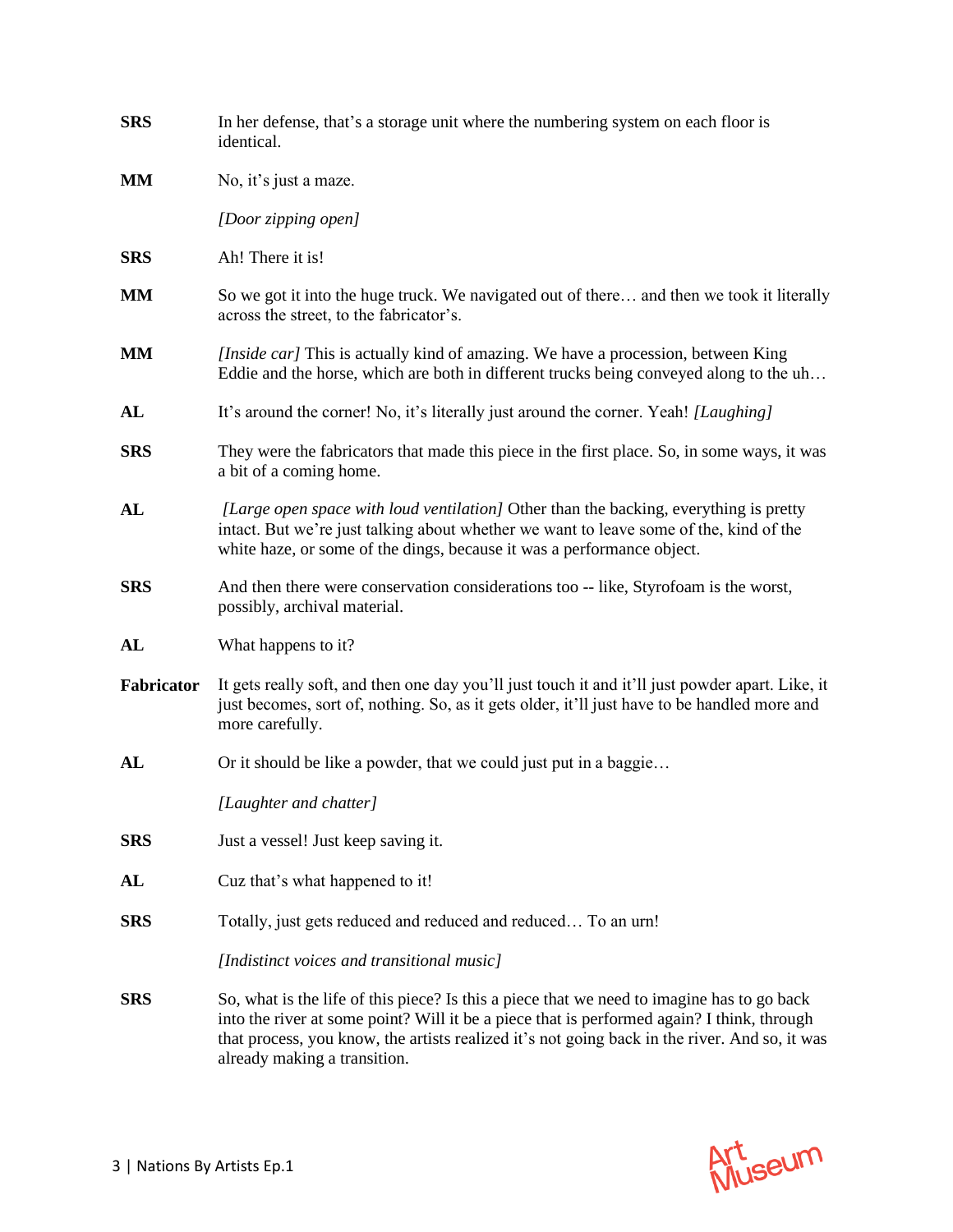|            | It led us to the discussion of like this sculpture is already in two pieces. Should we cut<br>this sculpture in half to get it through the gallery?                                                                                                                                                                                                                            |
|------------|--------------------------------------------------------------------------------------------------------------------------------------------------------------------------------------------------------------------------------------------------------------------------------------------------------------------------------------------------------------------------------|
| MM         | Usually you don't propose cutting art in half.                                                                                                                                                                                                                                                                                                                                 |
| <b>SRS</b> | No good curator worth their salt would ever propose                                                                                                                                                                                                                                                                                                                            |
| <b>MM</b>  | But! You still brought it to Amy.                                                                                                                                                                                                                                                                                                                                              |
| <b>SRS</b> | Yeah, and there was a bit of consultation and we realized, this makes sense as part of the<br>next trajectory for this object.                                                                                                                                                                                                                                                 |
|            | Amy was in Vancouver, so I had to send her a bunch of text message images, of different<br>proposed cuts. "Would you like to cut through the belly? Or cut off all the legs?" It was<br>very much like different cuts of meat, at that stage.                                                                                                                                  |
| <b>SRS</b> | [On phone] I have some updates for you.                                                                                                                                                                                                                                                                                                                                        |
| AL         | [On speaker] Great!                                                                                                                                                                                                                                                                                                                                                            |
| <b>SRS</b> | We did successfully sever the main body into two parts                                                                                                                                                                                                                                                                                                                         |
| <b>SRS</b> | It was the most heartbreaking part of the entire process for me, where I doubted the most<br>that we'd be able to do this.                                                                                                                                                                                                                                                     |
| <b>SRS</b> | [On phone] As we did that, we discovered                                                                                                                                                                                                                                                                                                                                       |
| <b>SRS</b> | They'd found                                                                                                                                                                                                                                                                                                                                                                   |
| <b>SRS</b> | [On phone] Carpenter ants.                                                                                                                                                                                                                                                                                                                                                     |
| <b>SRS</b> | evidence of carpenter ants living inside the horse. I thought it was game over.                                                                                                                                                                                                                                                                                                |
|            | [Flowing electronic music]                                                                                                                                                                                                                                                                                                                                                     |
| MM         | I'm Mik Migwans                                                                                                                                                                                                                                                                                                                                                                |
| <b>SRS</b> | And I'm Sarah Robayo Sheridan. And we're the curators of the exhibition Nations by<br>Artists, at the Art Museum at the University of Toronto. This podcast builds on the<br>exhibition, by asking artists questions like: What shapes a nation? What fuels it?                                                                                                                |
| <b>MM</b>  | And what does it look like when you crack it apart?                                                                                                                                                                                                                                                                                                                            |
|            | In this episode, we're gonna talk about monuments. But not just the conventional kind:<br>like the "great man" on his horse on his pedestal on his hill in his park in some capital<br>city National narratives are crafted in less obvious ways, not always designated by<br>plaque. So it could be a mountain range, or a certain colour, like Canada's official<br>pantone. |
| <b>SRS</b> | But if we take up a broader definition of a monument, it starts to seem like almost<br>anything could be considered a monument. And maybe that's true. Instead of asking what<br>a monument is, what if we ask what a monument does?                                                                                                                                           |

Art<br>Museum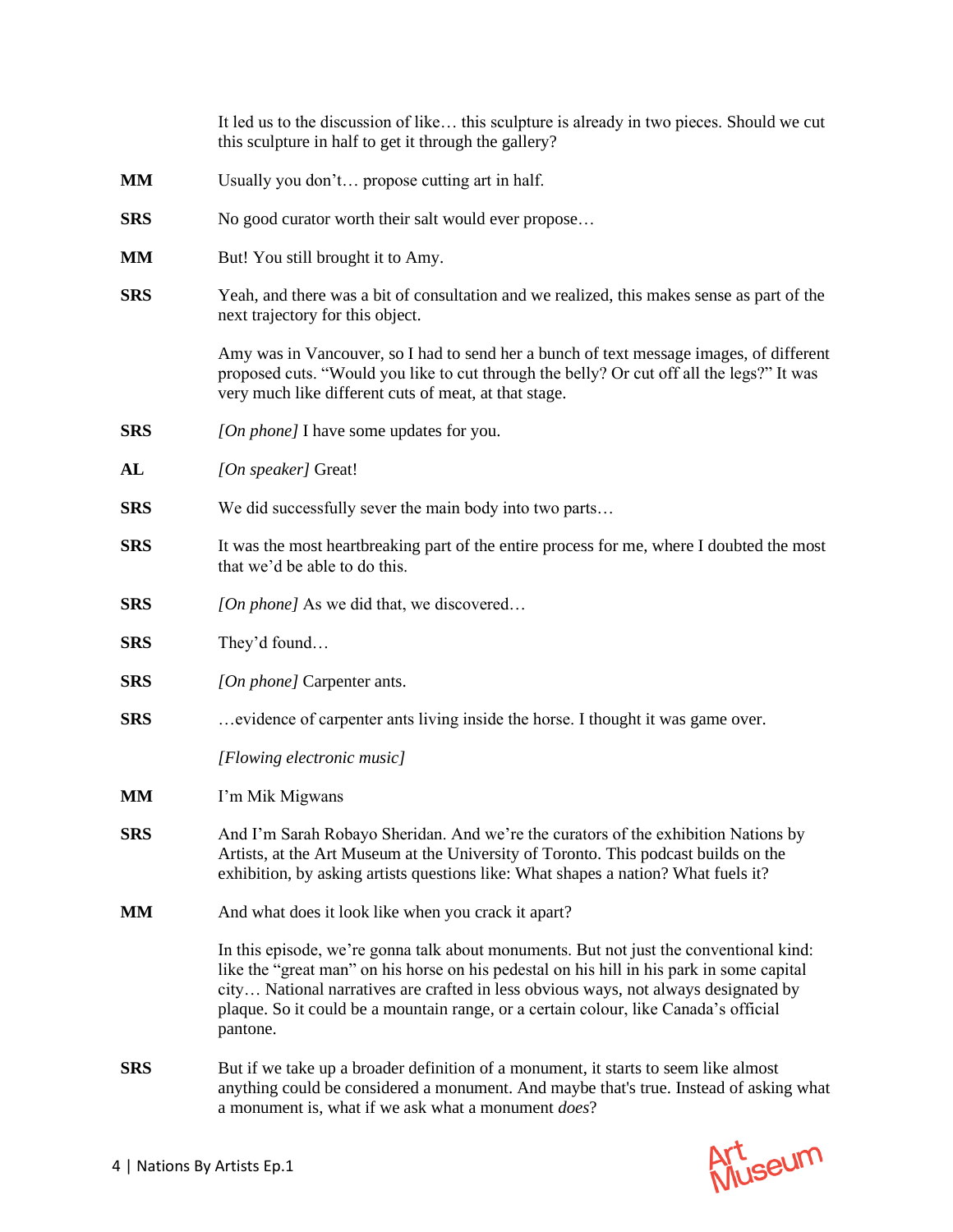| <b>MM</b>                      | I put the question to the artist Will Kwan when we met up in the museum's vault, to<br>make some decisions around installing his work in the show.                                                                                                                                                                                                                                                                                                                          |
|--------------------------------|-----------------------------------------------------------------------------------------------------------------------------------------------------------------------------------------------------------------------------------------------------------------------------------------------------------------------------------------------------------------------------------------------------------------------------------------------------------------------------|
| <b>MM</b>                      | [In a large space, chatter in background] I'm excited, today we're gonna go in, we're<br>gonna touch the art.                                                                                                                                                                                                                                                                                                                                                               |
| <b>MM</b>                      | I say I'm excited, but I have mixed feelings about vaults like this. They can feel like<br>mausoleums. Cold storage for cultural belongings.                                                                                                                                                                                                                                                                                                                                |
| <b>Heather</b><br><b>Pigat</b> | Three-headed dog. Wine and honey cakes get you everywhere.                                                                                                                                                                                                                                                                                                                                                                                                                  |
| <b>MM</b>                      | Heather Darling Pigat is here to reassure me, though. She's collections manager here,<br>and even though she likes to compare herself to Cerberus, the three-headed guard dog of<br>the underworld, I'd say she's more birth coach than crypt keeper.                                                                                                                                                                                                                       |
| HP                             | So, Will, if you want to make yourself comfortable, your gear you can leave on the chair.<br>No water in the vault, though. Okay? Yeah, just leave anything that's dangerous to<br>artwork over there. Alright! Well, come on in!                                                                                                                                                                                                                                           |
| <b>MM</b>                      | Alright, we're going to look at your art and make some selections, eh?                                                                                                                                                                                                                                                                                                                                                                                                      |
| <b>Will Kwan</b>               | That sounds good.                                                                                                                                                                                                                                                                                                                                                                                                                                                           |
|                                | [Heavy door closing]                                                                                                                                                                                                                                                                                                                                                                                                                                                        |
| <b>MM</b>                      | We're here to look at Will's series, Flame Test. It consists of 36 flags that are actually<br>enlarged photographs of different national flags being burned in protest situations.                                                                                                                                                                                                                                                                                          |
| <b>WK</b>                      | The images were made by photojournalists, so they were taken from press images<br>archives like Reuters, the Associated Press, the European Press Photo Agency. So there<br>are some older images, and some that are from more contemporary times.                                                                                                                                                                                                                          |
| <b>MM</b>                      | This is the                                                                                                                                                                                                                                                                                                                                                                                                                                                                 |
| WK                             | The Belgian flag.                                                                                                                                                                                                                                                                                                                                                                                                                                                           |
| <b>MM</b>                      | There's spray paint, is it? No, is this lighter fluid?                                                                                                                                                                                                                                                                                                                                                                                                                      |
| WK                             | Possibly lighter fluid, yeah.                                                                                                                                                                                                                                                                                                                                                                                                                                               |
| <b>MM</b>                      | The hand spraying something on the flag to make it light up?                                                                                                                                                                                                                                                                                                                                                                                                                |
| <b>MM</b>                      | The flags are beautiful. Oranges and yellows like you'd never see on an actual state flag.<br>Each image is cropped so that it approximates the shape of the original, but there are new<br>elements now. Hands and arms grabbing at the edges, a face, someone shouting.<br>Pavement through burned out holes. As we unfold and lay out each one, the fabric<br>flutters and the flames come briefly to life. Will tells me about the burning flag that<br>started it all. |

Art<br>Museum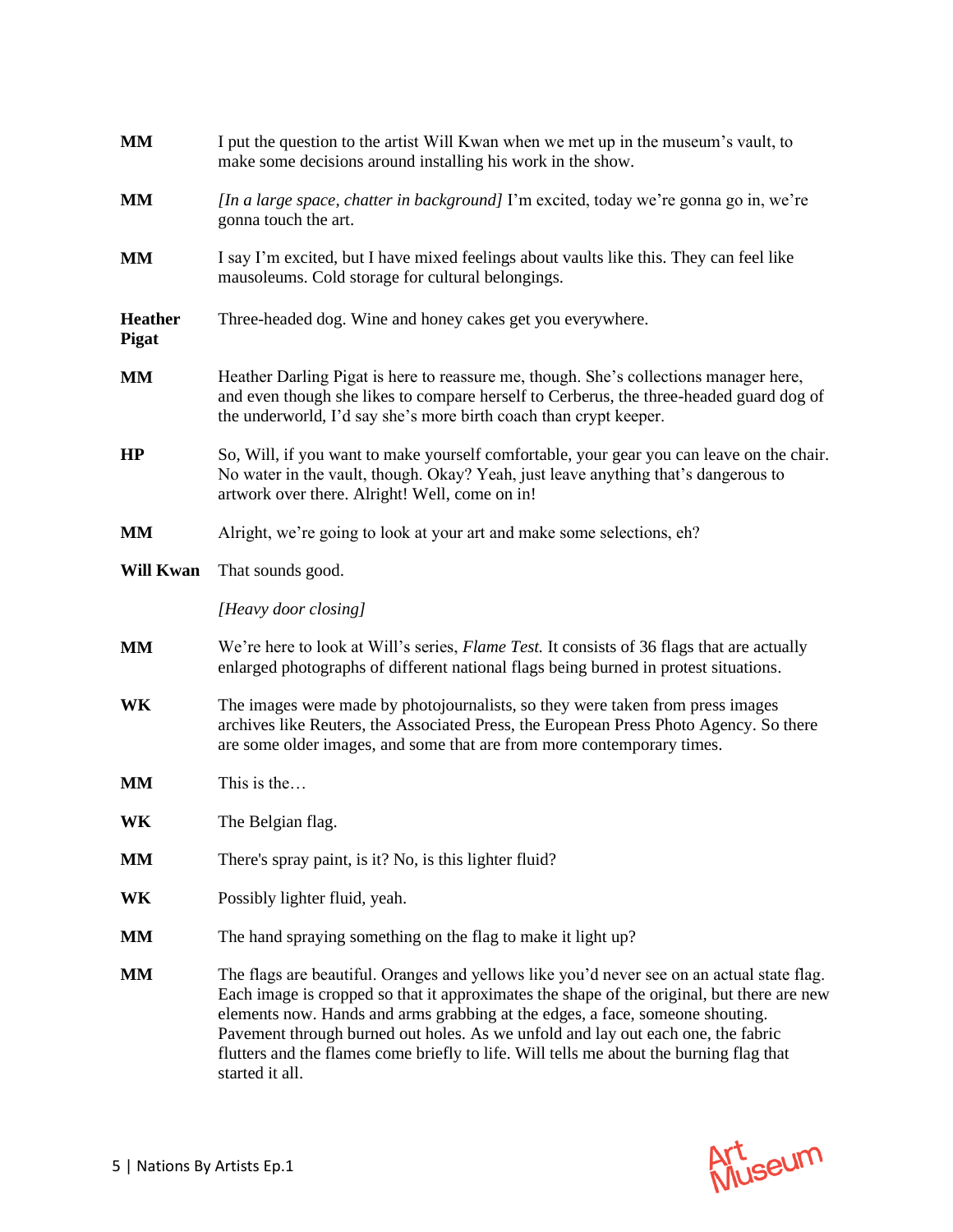| WK        | I was living in Europe in 2005, and there was an image in The Guardian, I think it was,<br>and it was the protestors burning the Danish flag. It was when the Danish Newspaper, it<br>was called the Jyllands-Posten published the cartoons of Muhammad.                                                                                                                                                                                              |
|-----------|-------------------------------------------------------------------------------------------------------------------------------------------------------------------------------------------------------------------------------------------------------------------------------------------------------------------------------------------------------------------------------------------------------------------------------------------------------|
|           | I was seeing that in the news cycle during that period and thinking about how that image<br>was almost kind of meant to be circulated. It was meant to be performed, and then<br>circulated. And so I was thinking about that image. I was thinking about the image of the<br>cartoons, and that as a provocation. And this looping back and forth. And then once you<br>start to search in photo archives, it just becomes it's such a common image. |
| <b>MM</b> | Even though it originated with a provocative image, he's careful to explain that the work<br>itself isn't meant to be a provocation. These aren't his flags to burn. His focus is on the<br>image itself, and what happens when it's circulated                                                                                                                                                                                                       |
| WK        | I don't think I'm interested in images of protest necessarily, especially in this work. I<br>think I'm more interested in them as images where a symbol is put back into a social<br>context, where that symbol actually starts to do some work. Like it starts to reveal<br>something about what that symbol is meant to communicate.                                                                                                                |
| MM        | Are we looking at an American flag?                                                                                                                                                                                                                                                                                                                                                                                                                   |
| WK        | Yup.                                                                                                                                                                                                                                                                                                                                                                                                                                                  |
| <b>MM</b> | It's nice.                                                                                                                                                                                                                                                                                                                                                                                                                                            |
| WK        | So, I had plenty to choose from.                                                                                                                                                                                                                                                                                                                                                                                                                      |
| <b>MM</b> | [Bursting out laughing] Yeah? Did you!                                                                                                                                                                                                                                                                                                                                                                                                                |
| WK        | When deciding which image to use.                                                                                                                                                                                                                                                                                                                                                                                                                     |
| MM        | I asked Will if he had a favourite piece, and he pulled out one that's hard to identify<br>through the flames, but it looks like a hand-painted Sri Lankan flag. A blur of bodies and<br>hands to either side                                                                                                                                                                                                                                         |
| WK        | and behind those hands is the face of a woman who is screaming something. Most<br>likely this is one of her hands, grabbing at the flag, I'm guessing?                                                                                                                                                                                                                                                                                                |
| MМ        | There's many hands here, all pulling up the flag and it looks like they are turning it<br>towards the camera as it's burning.                                                                                                                                                                                                                                                                                                                         |
|           | And now I'm wondering if they didn't have a flag, something so portable and<br>burnable. What would we use, if not a flag, to make this point? It'd have to be<br>something. I guess there's monuments to pull down, but that's a lot harder than burning a<br>flag.                                                                                                                                                                                  |
| WK        | But there's something about the flag which is standing in for something so much more<br>general. It's trying to represent something that is in some ways such a fiction. It's not a<br>fiction insofar as there's force behind the construction of the state, the policing of a                                                                                                                                                                       |

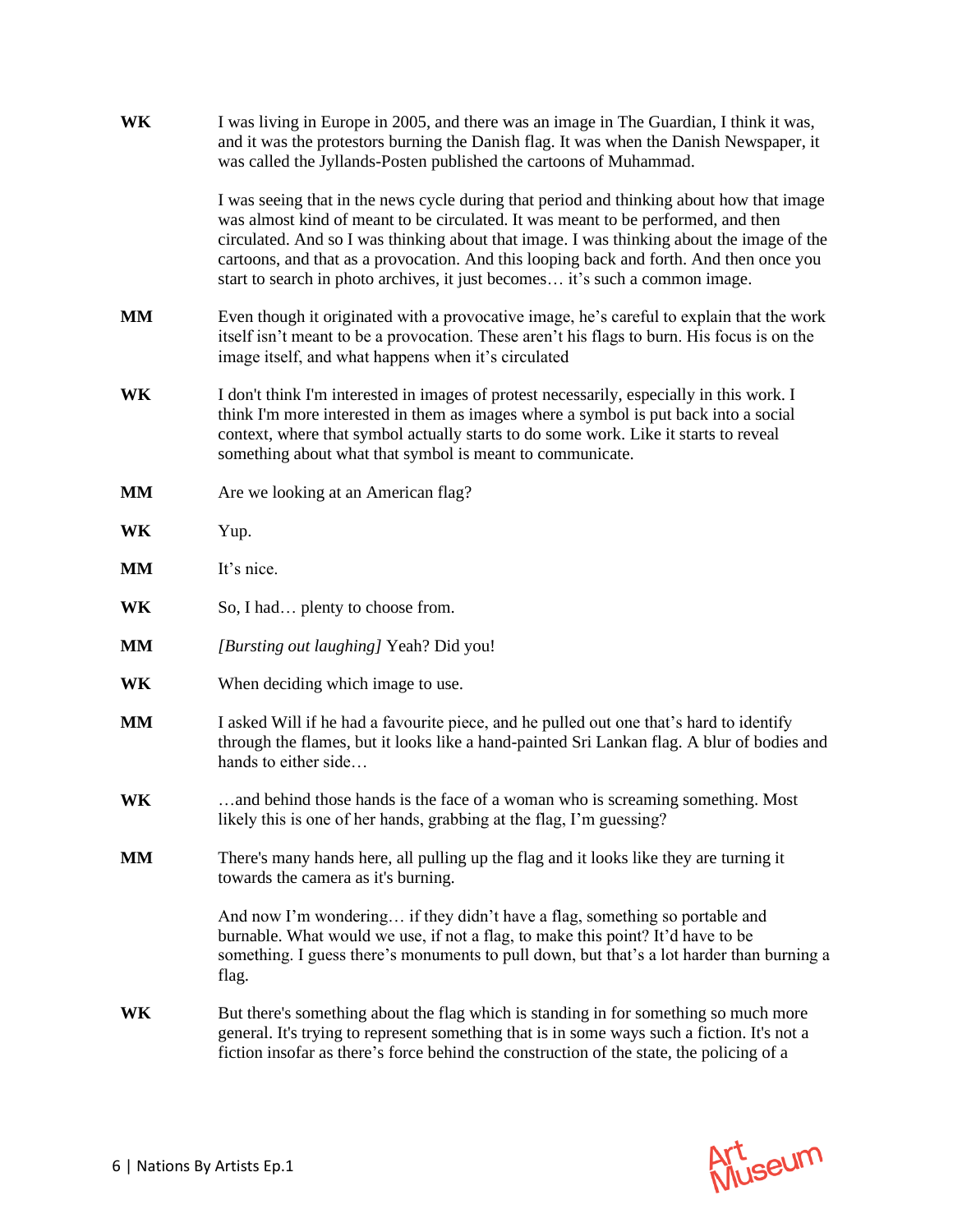border, and all of those things, but it can be so de-historicized. Maybe that's the way to put it, because a monument is so tied to a person and a moment, but this is such a…

**MM** A totalizing fiction, almost.

**WK** Yeah, that's a good word for it. Very totalizing.

I think the flag when it's displayed in its proper form is meant to erase the specificity of all that sits underneath it. When the image starts to go through this process, then we actually think what is this 'state' that is being represented, who it is, what are the circumstances in which it was constructed. So, I think it's more about how the image or the symbol actually starts to be a much more accurate representation.

## *[Electronic music]*

**SRS** Like a flag, a national park is a fiction with a force of its own. To designate nature as a monument is to put a frame around a mountain. Nature is put on display like a museum artifact that needs care and preservation—a curated version of the wild. According to the Parks Canada website, "National parks tell the stories of Canada's natural beginnings." They are "a country-wide system of representative natural areas of Canadian significance… being maintained in an unimpaired state for future generations."

> What qualifies as being 'representative' of Canada? And what do they mean by 'unimpaired state'? To get an insider's look at the National Park system, I spoke to two park service members, whose work takes them into the most protected parts of mother nature.

## *[Birdsong and paddling]*

**Narrator clip from the video "LNPS: A Force of Nature"** Avid outdoors women Shawna Dempsey and Lorri Millan had long experienced frustration in the bush. They knew that scientists and conservationists had allowed lesbian flora and fauna to wither and decline to survive in isolated communities, often invisible to a casual observer. Such official indifference perturbed these conscientious naturalists. However, during a sortie through the lesbian wetlands, they struck upon an idea that would change the face of conservation history. What if, they wondered, an organization existed to service and protect the lesbian wild?

**Shawna Dempsey** Testing one two three? Well, you know, whatever? Yeah, I'm Lesbian Ranger Shauna Dempsey

- **Lorri Millan** And I'm Lesbian Ranger Lorri Millan.
- **SD** We're Lesbian National Parks and Services.

*[Frolicking brass music]*

**LM** We discovered early on that there was absolutely no interest in the lesbian wilds. And having spent a lot of time in the lesbian bush, we really felt committed to sharing our knowledge with the world to protect and to help proliferate lesbianism everywhere.

Art seum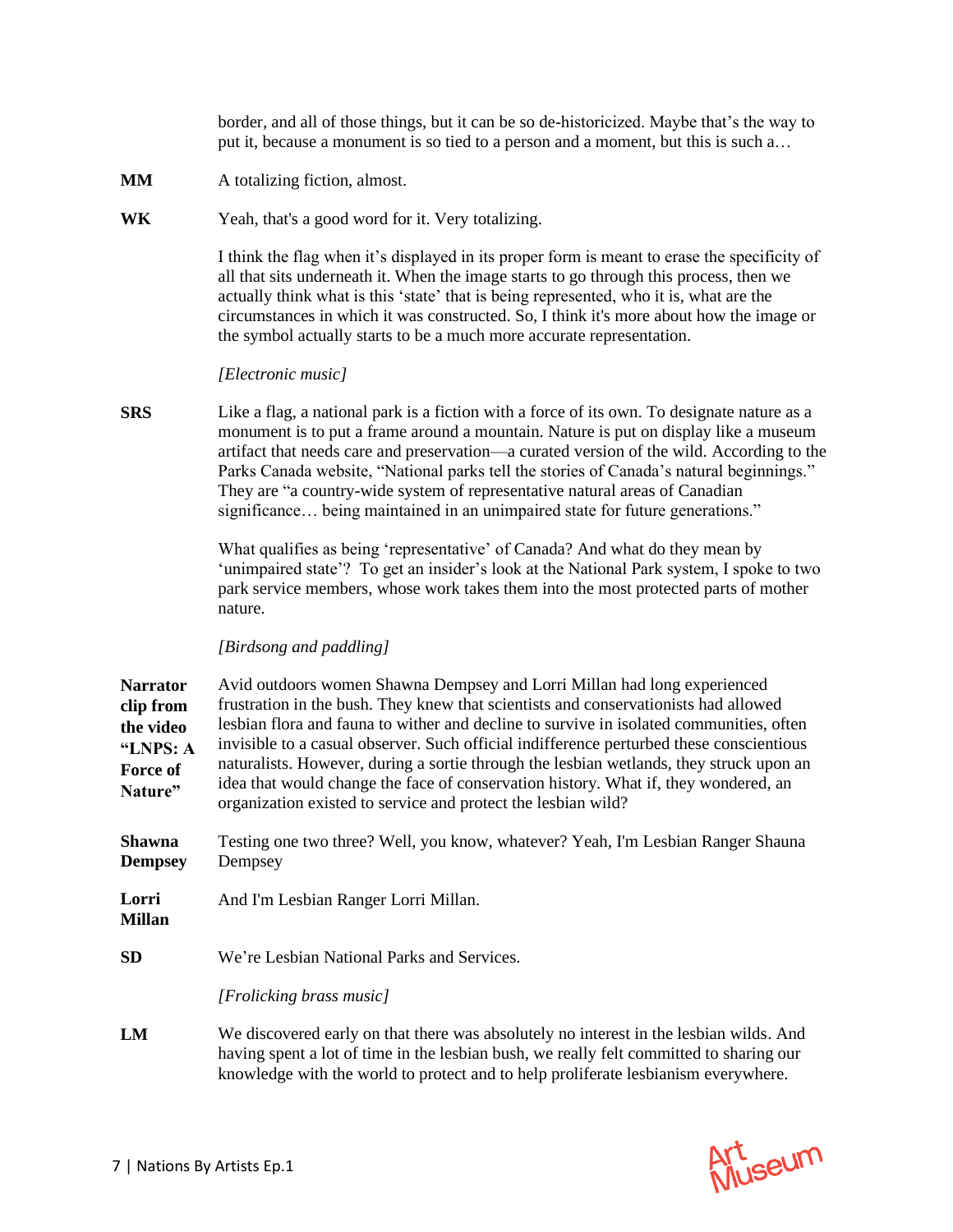| SD                                     | The habitat had been degraded and lesbian species overall were endangered.                                                                                                                                                                                                                                                                                                                                                           |
|----------------------------------------|--------------------------------------------------------------------------------------------------------------------------------------------------------------------------------------------------------------------------------------------------------------------------------------------------------------------------------------------------------------------------------------------------------------------------------------|
|                                        | [Wind and birds]                                                                                                                                                                                                                                                                                                                                                                                                                     |
| Ranger<br><b>LM</b> from<br>video clip | It's advantageous that we're in the geographic center of North America and I think we<br>should head straight up the lake and the Nelson                                                                                                                                                                                                                                                                                             |
| LM                                     | We start well before dawn. We go well after dusk. There is a tremendous amount of<br>research that we need to do. That can mean going into all sorts of different environments<br>and assessing the needs of that particular environment,                                                                                                                                                                                            |
| <b>SD</b>                              | Plumbing the depths of each lesbian species we encounter.                                                                                                                                                                                                                                                                                                                                                                            |
| LM                                     | And that can not only mean accruing information on these, these missions, but we also<br>then end up writing reports and sending to the relevant government officials.                                                                                                                                                                                                                                                               |
| <b>SD</b>                              | They don't always reply. In fact, they've never replied. We've encountered something we<br>refer to as Ranger Envy. We find that sometimes they are threatened by our presence.<br>We think it's our superior uniforms that might make them feel a bit insecure. Sometimes<br>they're concerned that we're impersonating an officer. But in other instances we're<br>embraced warmly by our sister forces, so it does run the gamut. |
|                                        | [Rock crunching, birds]                                                                                                                                                                                                                                                                                                                                                                                                              |
| <b>Ranger SD</b><br>(clip)             | Well, where should we begin?                                                                                                                                                                                                                                                                                                                                                                                                         |
| Ranger<br>$LM$ (clip)                  | I don't know, it's been a big day. Um, I'm quite concerned about the catfish we saw<br>earlier.                                                                                                                                                                                                                                                                                                                                      |
| <b>Ranger SD</b><br>(clip)             | Oh yeah, three eyes. That's not good.                                                                                                                                                                                                                                                                                                                                                                                                |
| LM                                     | We can't even begin to fulfil all the educational needs required. But that can mean<br>anything from visiting day camps to                                                                                                                                                                                                                                                                                                           |
| <b>SD</b>                              | We've judged dog shows.                                                                                                                                                                                                                                                                                                                                                                                                              |
| LM                                     | That's right.                                                                                                                                                                                                                                                                                                                                                                                                                        |
| <b>SD</b>                              | We've travelled all over the world, talking to people wherever we can find them,<br>essentially.                                                                                                                                                                                                                                                                                                                                     |
| LM                                     | And then, of course, recruitment, the third prong of our three-prong approach, is also<br>exhausting, and that work takes us well into the night.                                                                                                                                                                                                                                                                                    |
|                                        | [Outdoor sounds]                                                                                                                                                                                                                                                                                                                                                                                                                     |
|                                        |                                                                                                                                                                                                                                                                                                                                                                                                                                      |

Art<br>Museum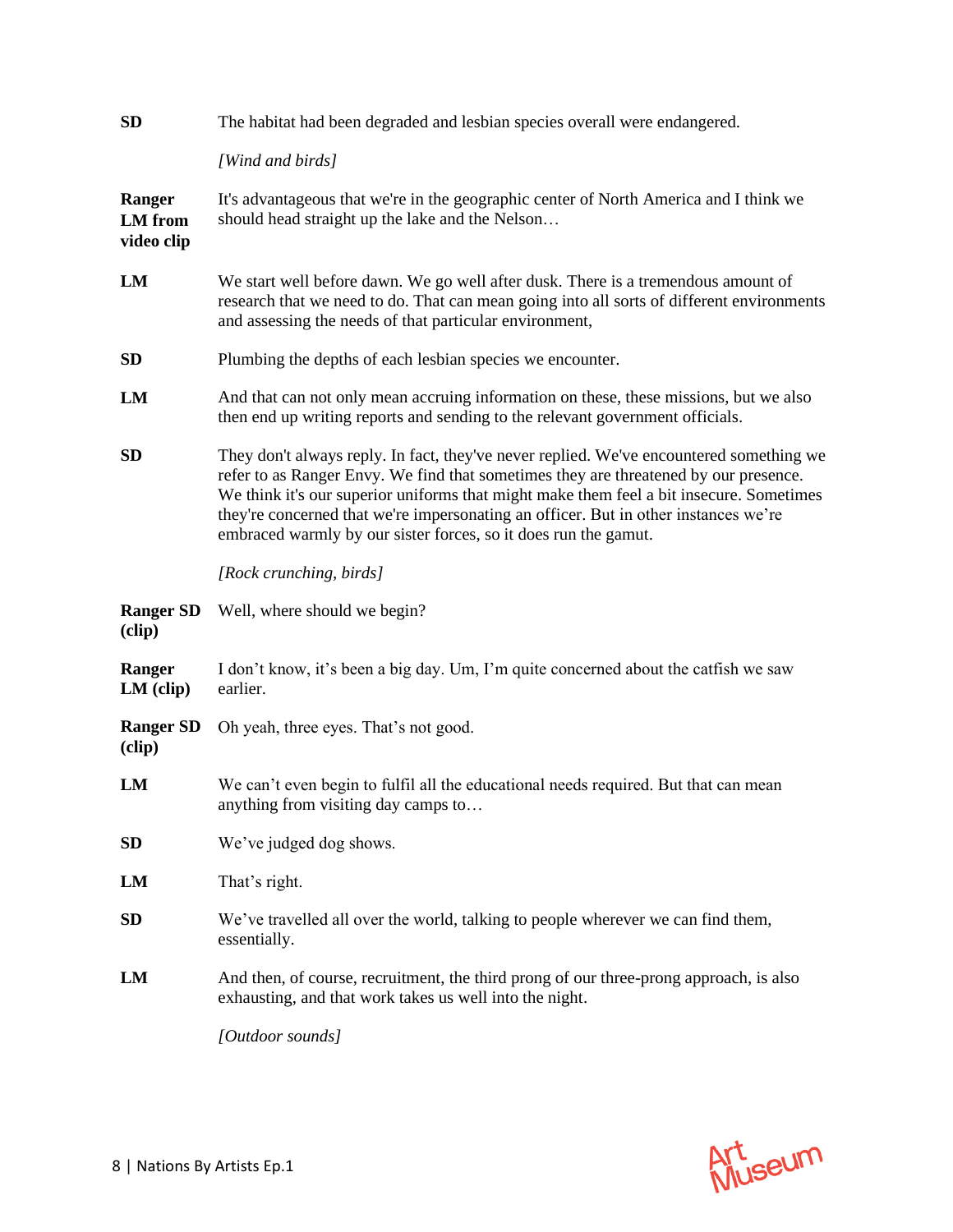| <b>Narrator</b><br>(clip)                 | Only the finest woods women, driven by a desire to right wrongs, to help others and to<br>touch and be touched by a plethora of needy lesbians would embark on a mission so<br>wide ranging and so all consuming.                                                                                                                                                                                                                                                                                             |
|-------------------------------------------|---------------------------------------------------------------------------------------------------------------------------------------------------------------------------------------------------------------------------------------------------------------------------------------------------------------------------------------------------------------------------------------------------------------------------------------------------------------------------------------------------------------|
| <b>Ranger SD</b><br>(clip)                | What a privileged existence we live here in Mother Nature's playground.                                                                                                                                                                                                                                                                                                                                                                                                                                       |
| Ranger<br>$LM$ (clip)                     | True enough. Hard work, though.                                                                                                                                                                                                                                                                                                                                                                                                                                                                               |
| LM                                        | Mainly, very few people want to wear the full uniform, that's been our experience.<br>Maybe it's the level of commitment required. But Junior Lesbian Rangers are numerous,<br>as Shawna has pointed out, and that is a widely accessible force to join.                                                                                                                                                                                                                                                      |
| <b>SD</b>                                 | And of course, there's also the Lesbian Ranger Reserves. Those who are called upon in<br>times of great need. We firmly believe there's a place for everyone to take the lesbian<br>ethic back to their home community, and foster that spirit. "Doing until lesbians as you<br>would have lesbians do unto you."                                                                                                                                                                                             |
|                                           | [Parade drumroll]                                                                                                                                                                                                                                                                                                                                                                                                                                                                                             |
| <b>Eager</b><br><b>Beaver 1</b>           | And it's the hardest thing I've ever had to do in my life. If I'm successful at passing the<br>induction process, I will have truly earned the right to call myself a ranger.                                                                                                                                                                                                                                                                                                                                 |
| (clip)                                    | [Supportive lesbians cheering on]                                                                                                                                                                                                                                                                                                                                                                                                                                                                             |
| <b>Eager</b><br><b>Beaver 2</b><br>(clip) | You have to be in tip top shape, especially emotionally.                                                                                                                                                                                                                                                                                                                                                                                                                                                      |
| SD                                        | The national park systems in North America were really based on the idea of the white<br>male conquering the virgin outdoors. And we know that that model of thinking is flawed<br>in so, so many ways. And that masculinist, hetero-centric model of relating to the wild is<br>a fiction. And it's a dangerous fiction. Science has been used to reinforce notions of<br>heterosexuality as being natural, as well as whiteness being natural, and those outmoded<br>models urgently need to be dismantled. |
| LM                                        | The Rangers quickly discovered when we started doing our own research that the natural<br>world is entirely queer and that without that understanding, you cannot understand the<br>natural world. And you can't understand anything, from evolution, to the communities<br>we find ourselves in.                                                                                                                                                                                                             |
| <b>SD</b>                                 | The way perhaps others might refer to the birds and the bees we refer to lesbianism as a<br>way to really talk about ecological diversity. And diversity is the engine of evolution.<br>Diversity of all kinds is essential to a healthy ecosystem.                                                                                                                                                                                                                                                           |
| LM                                        | So, would we object to a lesbian nation? No. But it's not our primary focus.                                                                                                                                                                                                                                                                                                                                                                                                                                  |
|                                           | [Electronic transition music]                                                                                                                                                                                                                                                                                                                                                                                                                                                                                 |

Art<br>Museum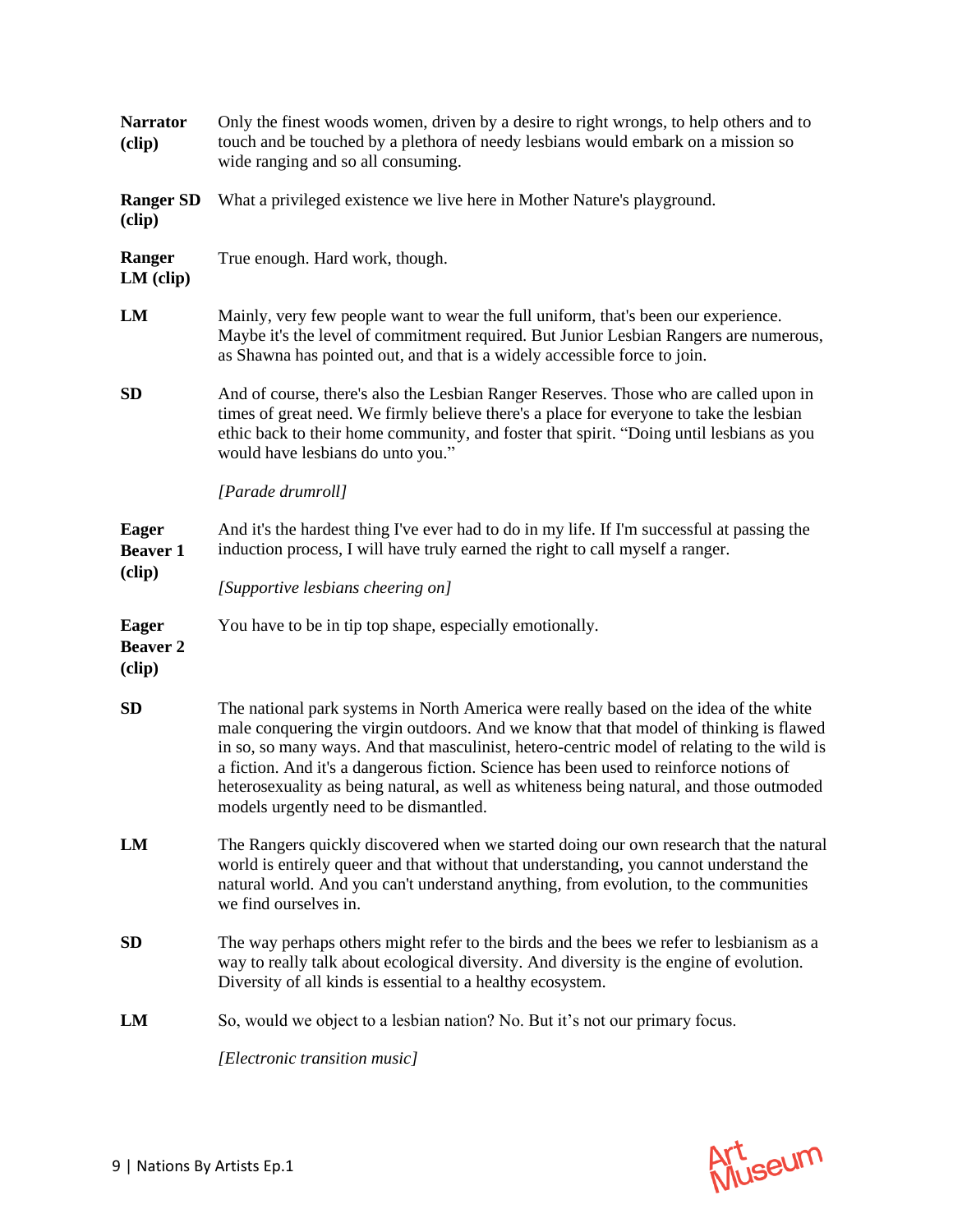| <b>SRS</b>                      | It's easy to get behind the idea of a future without borders. But it's hard to imagine how<br>to get there. For Slovenian art collective IRWIN, you'll need a trampoline.                                                                                                                                            |
|---------------------------------|----------------------------------------------------------------------------------------------------------------------------------------------------------------------------------------------------------------------------------------------------------------------------------------------------------------------|
|                                 | [Triumphant marching music]                                                                                                                                                                                                                                                                                          |
| <b>SRS</b>                      | IRWIN are a group of artists based in Ljubljana.                                                                                                                                                                                                                                                                     |
| <b>Miran</b><br><b>Mohar</b>    | Okay. My name is Miran Mohar, and I am a member of the group IRWIN.                                                                                                                                                                                                                                                  |
| <b>Borut</b><br><b>Vogelnik</b> | And I'm Borut Vogelnik. As well a Member of IRWIN group.                                                                                                                                                                                                                                                             |
| <b>SRS</b>                      | In 1984, they joined forces with other groups active in theatre, graphic design and music.<br>And they formed a collective of collectives called NSK. Together they embraced an<br>aesthetic you might call "totalitarian kitsch."                                                                                   |
|                                 | This is their national anthem.                                                                                                                                                                                                                                                                                       |
|                                 | [The Great Seal by Laibach plays]                                                                                                                                                                                                                                                                                    |
| <b>SRS</b>                      | In 1992, the Soviet Union was crumbling, and Yugoslavia was breaking apart.                                                                                                                                                                                                                                          |
| BV                              | The world as we knew it was disintegrated. How we functioned as artists changed<br>profoundly as well.                                                                                                                                                                                                               |
| <b>SRS</b>                      | In response, they took their creative act a step further by founding the "NSK State-in-<br>time." This would be a state, freed from the bounds of physical territory, devoted to the<br>question: what is a state?                                                                                                   |
|                                 | They were invited to do a residency in a Moscow apartment, when a lot of culture was<br>being made in private.                                                                                                                                                                                                       |
| <b>M</b> Mohar                  | We discussed, and we proposed to open, to organize the transfer of NSK groups, most of<br>NSK, to Moscow for a period of one month. And we called this "NSK Embassy<br>Moscow."                                                                                                                                      |
| <b>SRS</b>                      | About a week after Slovenia was established as a state, they pulled some strings with the<br>newly minted Minister of foreign affairs, who happened to hangout in their circles. And<br>they got NSK passports printed with the official state printer.                                                              |
| BV                              | It was like child's play! It was obvious that it was not professionally done.                                                                                                                                                                                                                                        |
| <b>SRS</b>                      | And since NSK has a pretty devoted fanbase, someone started a fan site that featured the<br>passports. Pretty soon, people were reaching out to become citizens. Mostly artists,<br>curators, fans of Laibach (the musical wing of NSK), but also people who went looking<br>for EU passports and took a wrong turn. |
|                                 | Like putting a urinal on a pedestal and calling it a fountain, NSK took the state and made<br>it into an artwork.                                                                                                                                                                                                    |

Art<br>Museum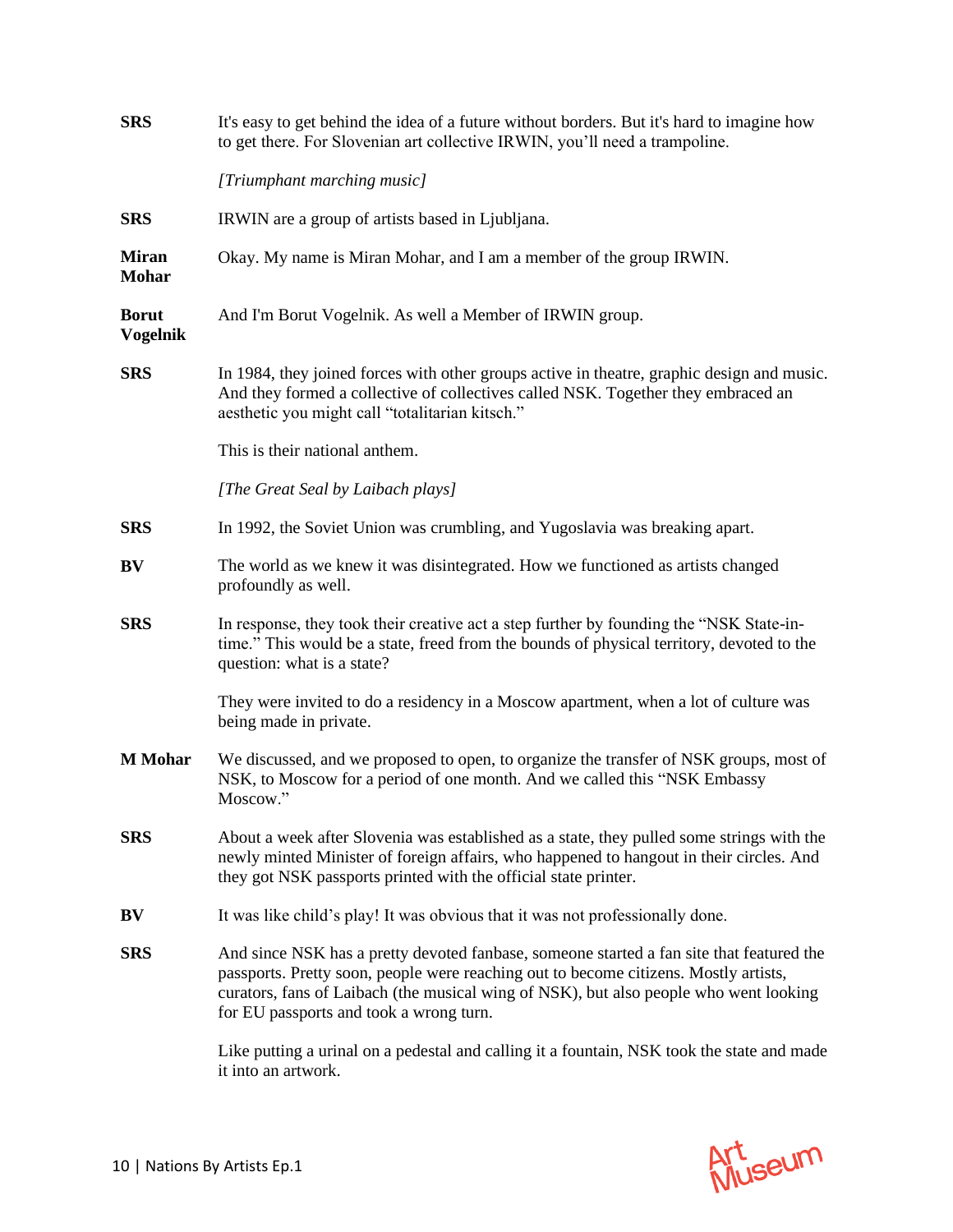*[Background noise of an Italian public space]*

- **M Mohar** In Venice we were exactly on our terrain. Fully on our terrain. This NSK State Pavilion was probably the most, I would say, from flesh and blood.
- **SRS** In 2017, IRWIN faked their way into the Venice Biennale. They camouflaged themselves amongst the "official" national participants, by renting their own space and constituting their own unauthorized pavilion -- one that defied the laws of physics, true to the spirit of The "NSK State in Time."

*[Tinkling electronic music]*

- **SRS** Imagine an airport terminal through the looking glass. First stop: a tilted cube that you clamber up, fighting an unfamiliar gravitational pull towards an elusive horizon line. Like navigating a crooked house.
- **M Mohar** When you go to this room where you lose your balance, you know, this is a kind of journey that immigrants have, or travellers, and so on. When you go down, you come to the place where there's a trampoline.

*[Springs bouncing]*

- **SRS** Next stop: the passport information kiosk, a circular countertop with a trampoline at its centre. Enjoy instant citizenship approval and a celebratory bounce overseen by passport officers who are real-world asylum-seekers. Though they don't hold currently hold EU passports, they are full citizens of the NSK.
- **M Mohar** They were normally paid. They cannot work eight hours, four hours, so they would exchange. And as far as I remember, they were very happy with it.
- **SRS** Final stop: board a jetway staircase to a levitating platform where an agent ceremoniously accords the official stamp on your new citizenship document.

Because they got a lot of media coverage – none of which mentioned that they weren't officially part of Venice – the biennial sent them a cease-and-desist letter. So they made a large stamp of the words "Not Official", and stamped all the NSK Newspapers they had self-published for the pavilion. But because the press was already circulating, it was too late to retract. They came to compete with real nations in the official Olympics of the artworld, and they won.

## *[Electronic transitional music]*

**MM** So, maybe the making of a nation state is just a matter of successful PR? What is clear is that nations need monuments to tell stories. And that artists can reveal, and maybe change, those stories. Artists can turn passport-seekers into passport-officers, become rangers who defend lesbian wildlife, they can fly burned flags, and send an equestrian monument down the river...

> We left our story about the Styrofoam king at the moment he was discovered to have bugs. At the time, the carpenter ants felt like the end of the line. Until our collections manager, Heather, stepped in. Over the course of a day, she called in her favours, and

Art<br>Museum